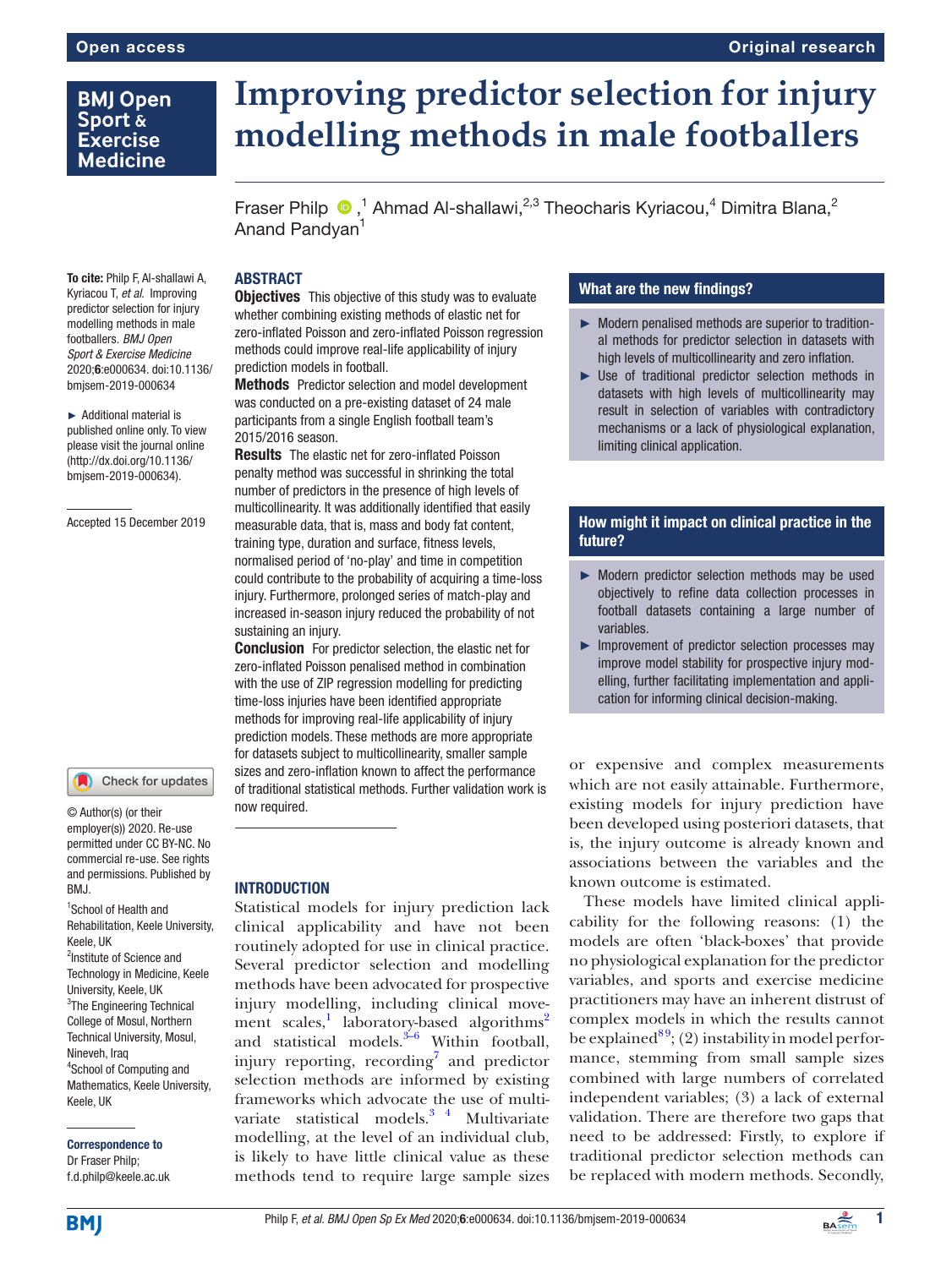to externally validate models that have been developed. This study will address the first problem.

Traditional methods are considered appropriate for datasets in which there is a random sample of the complete population, adequate sample size relative to the number of predictors and a low level of multicollinearity. Given that most variables within football are related, the existence of multicollinearity is probable. Despite this, previous research has neglected to report and manage the existence of multicollinearity between variables. $3\overline{5}$ <sup>6</sup> Multicollinearity results in increased variance and an inability to identify the independent effect of a single predictor. This therefore, renders traditional methods less suitable and requires use of penalised methods for predictor selection, for example, elastic net of zero-inflated Poisson. In addition, datasets within football are also likely to be inflated by a high level of zero values given that more severe injuries, resulting in time lost from participation, are arguably rare events relative to the number of training or match-play events that are injury free.

A range of modern modelling methods (eg, elastic net) have been developed with the potential to overcome some the limitations presented by traditional methods. These newer methods have advantages over traditional methods, namely that they are able to select predictors in the presence of small sample sizes despite the existence of multicollinearity and have the ability to reduce the prediction error by shrinking unrelated predictors. In addition, these methods can be integrated into models capable of managing datasets affected by zero-inflation.<sup>10</sup>

The first aim of this study was to explore whether penalised methods are more effective than traditional methods for predictor selection. The second aim of this study was to develop a model, based on evaluation of the dataset and identified predictors, for prospective injury modelling in football.

# **METHODOLOGY** Study design

# Source of data and participants

Ethical approval was granted and a pre-existing dataset collected as part of a prospective observational longitudinal study (set up in accordance with the consensus statement for data collection and injury reporting in football) was used in this study.<sup>7 11</sup> Additional personal training activities not planned by the team's coaching or fitness staff were recorded within the database alongside measures of fitness and workload. The data from one season (September 2015–May 2016) informed this study and contained variables related to a total of 24 male participants from a single football team competing in the British Universities and College Sports league. The mean age for participants was 19 years (range, 19–22) with a mean history of 12.13 years (SD 2.1) playing football. The mean number of self-reported previous injuries was 1.42 (SD 1.2). Participants had a mean standing height of 1.79m (SD 0.06), mean weight of 77.75kg (SD 9.7)

<span id="page-1-0"></span>Table 1 Number of injuries for match and training according to injury severity categories

|                         | <b>Severity</b> | <b>Number of injuries</b> |                 |  |  |
|-------------------------|-----------------|---------------------------|-----------------|--|--|
| <b>Injury severity</b>  | category        | <b>Match</b>              | <b>Training</b> |  |  |
| $\leq$ 1 day            | Slight          |                           | 4               |  |  |
| $>1$ day and $<$ 3 days | Minimal         | 5                         | 2               |  |  |
| >3 days and <7 days     | Mild            | 5                         |                 |  |  |
| >7 days and <28 days    | Moderate        | 10                        | 8               |  |  |
| $>28$ days              | Severe          | 0                         | $\mathcal{P}$   |  |  |
|                         | Career ending   | Ω                         |                 |  |  |

and a mean skinfold thickness (sum of four sites: biceps, triceps, subscapular and anterior superior iliac spine) of 40.98mm (SD 17.0). Twenty-two participants reported their preferred kicking leg (dominant leg) as being their right leg, and the remaining two participants reported their dominant leg as being their left leg. There were 4 attackers, 13 mid-fielders, 4 defenders and 3 goalkeepers. A total of 44 separate injury episodes were included in the dataset. Injury characteristics relating to severity have been outlined in [table](#page-1-0) 1. Further information regarding injury reporting and recording methods and participant characteristics have been reported previously.<sup>[8](#page-8-2)</sup>

#### Dependent variable/outcome

The count outcome/dependent variable selected for prediction was the number of days lost to injury, that is, time-loss injuries (injuries with a severity of 1 day or more)<sup>[7](#page-8-1)</sup> (n=33). An assumption of our study was that all injury episodes were independent of each other, that is, when participants returned to training and match play, they had fully recovered from a previous injury and that the circumstances associated with each injury episode were unique to that injury episode. We acknowledge that there may be some serial dependency between some injury cases which violates an assumption of zeroinflation Poisson (ZIP) regression. However, we have selected this method as currently there is no systematic process to inform the circumstances under which previous injury would be causal of future injury. This would also more accurately reflect the way in which the model would be used in clinical practice, as during a progressive season it is likely that players will sustain more than one injury and therefore appear multiple times within a dataset.<sup>12</sup> In addition, there may be potential for the addition of new players throughout the season and attrition of players over multiple seasons who are in turn replaced. Under these circumstances, sports and exercise medicine practitioners need to make decisions regarding suitability to train and play during a progressive season, at any given time, with limited retrospective data, and this has to be unbiased.

#### Independent variables/predictors

The dataset contained a total of 34 variables [\(table](#page-2-0) 2). Further information regarding the methods of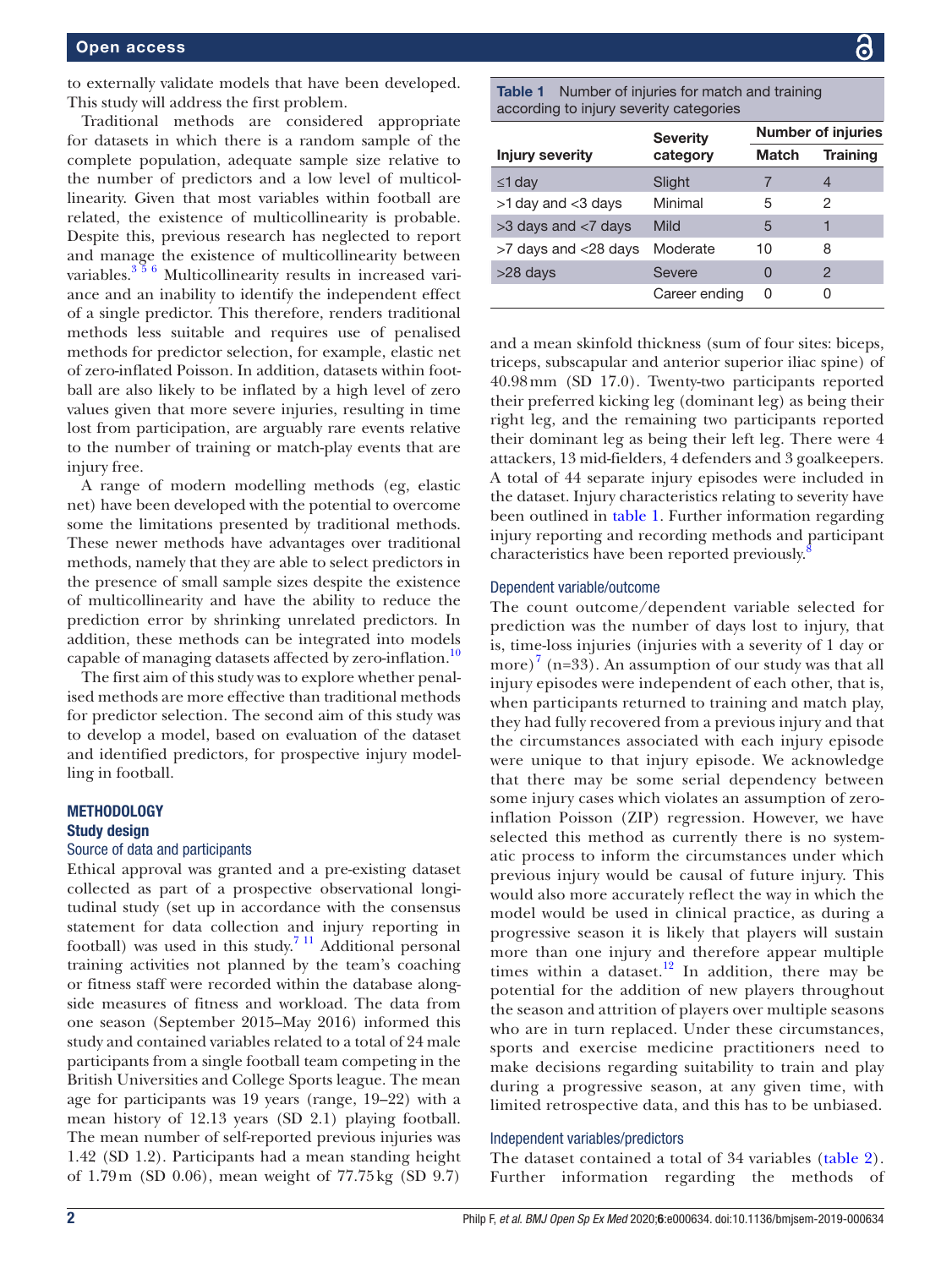<span id="page-2-0"></span>

| <b>Table 2</b> Variables contained within the dataset |                |                                                                                    |  |  |
|-------------------------------------------------------|----------------|------------------------------------------------------------------------------------|--|--|
| Category                                              | <b>Number</b>  | Input                                                                              |  |  |
| Position                                              | $\mathbf{1}$   | Attacker                                                                           |  |  |
|                                                       | $\overline{2}$ | Midfielder                                                                         |  |  |
|                                                       | 3              | Defender                                                                           |  |  |
|                                                       | 4              | Goalkeeper                                                                         |  |  |
| Anthropometric                                        | 5              | Kicking leg                                                                        |  |  |
|                                                       | 6              | Height                                                                             |  |  |
|                                                       | $\overline{7}$ | Weight                                                                             |  |  |
|                                                       | 8              | Sum of 4 sites skinfold thickness (biceps, triceps, subscapular, suprailiac)       |  |  |
|                                                       | $9\,$          | Activity duration                                                                  |  |  |
| Activity type                                         | 10             | Match                                                                              |  |  |
|                                                       | 11             | Training                                                                           |  |  |
|                                                       | 12             | Futsal                                                                             |  |  |
|                                                       | 13             | Conditioning                                                                       |  |  |
| Surface type                                          | 14             | <b>Sand Astroturf</b>                                                              |  |  |
|                                                       | 15             | Natural grass                                                                      |  |  |
|                                                       | 16             | Artificial Astroturf (3G)                                                          |  |  |
|                                                       | 17             | Wooden                                                                             |  |  |
| Injuries                                              | 18             | Previous injuries                                                                  |  |  |
|                                                       | 19             | In-season injuries                                                                 |  |  |
|                                                       | 20             | Cumulative number of injuries (to case)                                            |  |  |
| Variables related                                     | 21             | Acute: chronic workload ratio                                                      |  |  |
| to training/match<br>activities/fitness               | 22             | Cumulative match load*                                                             |  |  |
|                                                       | 23             | Cumulative match grass load*                                                       |  |  |
|                                                       | 24             | Total match Artificial Astroturf (3G) load*                                        |  |  |
|                                                       | 25             | Total training (all types) load*                                                   |  |  |
|                                                       | 26             | Total training load* (excluding futsal and conditioning)                           |  |  |
|                                                       | 27             | Total training grass load* (excluding futsal and conditioning)                     |  |  |
|                                                       | 28             | Total training Sand Astroturf load* (excluding futsal and conditioning)            |  |  |
|                                                       | 29             | Total training Artificial Astroturf (3G) load* (excluding futsal and conditioning) |  |  |
|                                                       | 30             | Total training futsal load*                                                        |  |  |
|                                                       | 31             | Total training load* (with futsal) excluding conditioning                          |  |  |
|                                                       | 32             | Total training conditioning load*                                                  |  |  |
|                                                       | 33             | Cumulative match and training load* (22+23)                                        |  |  |
|                                                       | 34             | Yo-Yo fitness score                                                                |  |  |

\*Load refers to time in minutes.

recording of the independent variables have been reported previously.<sup>[8](#page-8-2)</sup>

# Data pre-processing, predictor selection and model development

A summary of processes and results for the model and predictor selection stages have been outlined in [figure](#page-3-0) 1. The dataset was structured to reflect the way in which the model would be used in clinical practice, that is, each time a player trained or played a match, it was established as a separate episode (sample) in which injury could occur. The dataset therefore contained

a total of 2784 episodes for potential injury. All anal-ysis was conducted in the software package R V.3.5.1<sup>[13](#page-8-5)</sup> using the associated packages listed in [online supple](https://dx.doi.org/10.1136/bmjsem-2019-000634)[mentary file 1](https://dx.doi.org/10.1136/bmjsem-2019-000634). Missing data were handled using a multi-imputation method.<sup>[14 15](#page-8-6)</sup> The multi-imputation method was undertaken based on the predictive mean matching for continuous predictors and multinomial logistic regression for categorical predictors. A single database was used for the predictor selection and model development processes as outlined below.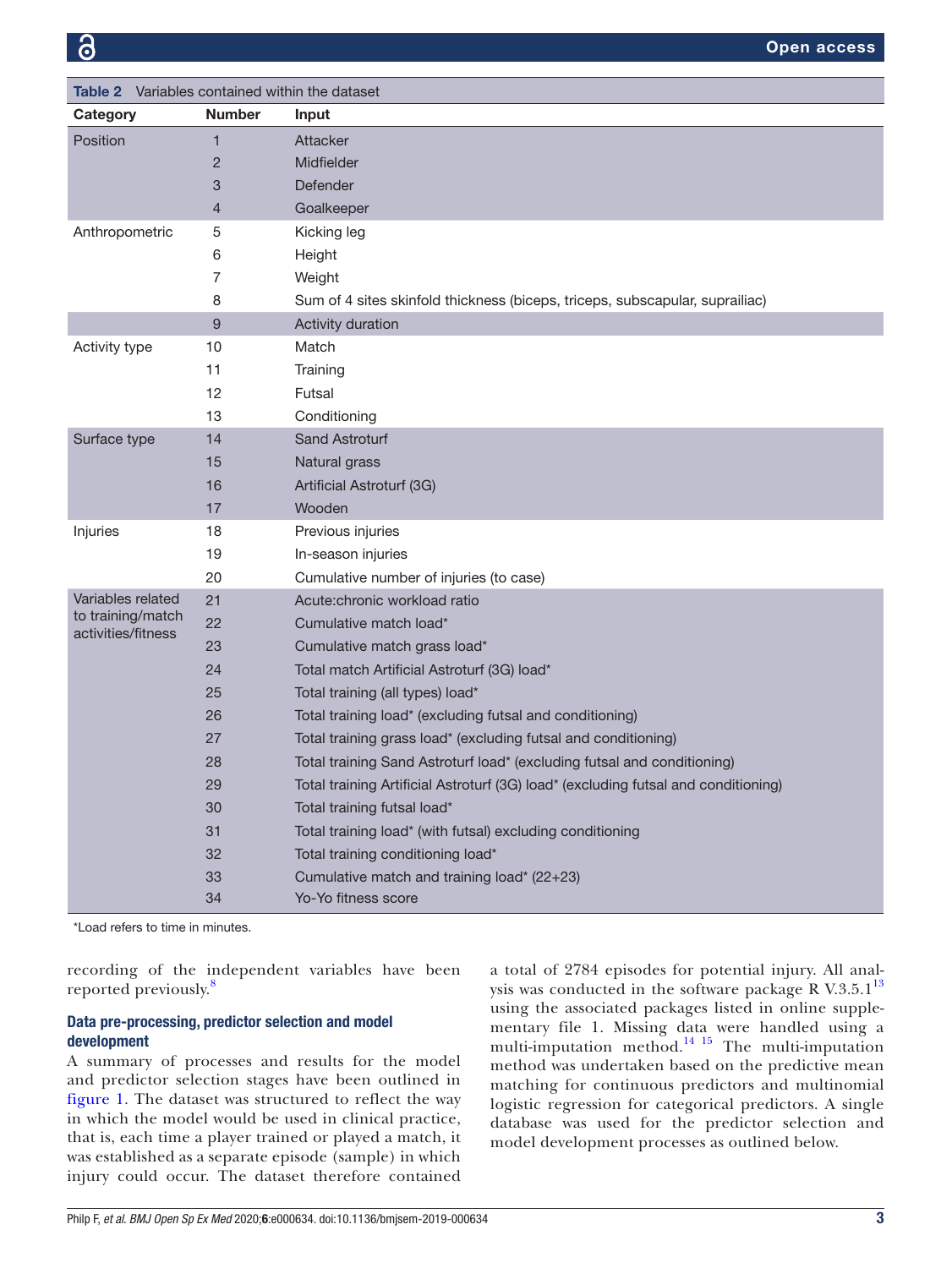

<span id="page-3-0"></span>Figure 1 Summary of results for the predictor selection and modelling processes.

Characteristics of the dependent variable (injury severity) were evaluated in order to identify the most appropriate modelling method. Sports and exercise medicine practitioners looking to reduce the risk of injury for individual players need to decide whether a team member's condition means they are safe to train and play in the squad on a sessional basis. Given that practitioners are concerned with the likelihood of injury over time and the number of days missed through injury, the dependent variable was considered as count data which follows a Poisson distribution. On further analysis, it was identified that the count outcome of the dependent variable suffered from overdispersion and excess zeros ([table](#page-3-1) 3). Therefore, the ZIP regression model for prediction in the second stage was selected.<sup>[16](#page-8-7)</sup>

# Predictor selection

Any variables with less than 5% variability were removed as they have no discriminatory ability. The variables of kicking leg, surface types artificial turf 3G and wooden**,** and the activity of futsal were therefore removed. In addition, four variables relating to player position were

<span id="page-3-1"></span>

| Vuong's test for the presence of zero inflation<br>Table 3          |                       |                           |              |  |  |  |  |
|---------------------------------------------------------------------|-----------------------|---------------------------|--------------|--|--|--|--|
|                                                                     | Vuong z-<br>statistic | Model comparison P value  |              |  |  |  |  |
| Raw                                                                 |                       | $-4.982125$ model2>model1 | $< 0.001***$ |  |  |  |  |
| Akaike information<br>criterion-corrected                           |                       | 4.978704 model2>model1    | $< 0.001***$ |  |  |  |  |
| Bayesian information -4.968557 model2>model1<br>criterion-corrected |                       |                           | $< 0.001***$ |  |  |  |  |
|                                                                     |                       |                           |              |  |  |  |  |

\*\*\*p<0.001.

excluded as these categories are mutually exclusive to the respective position. The variance inflation factor test (VIF) was then used to determine if multicollinearity was present between the remaining independent variables. The method of predictor selection was then determined after evaluating characteristics of the independent variables.

For comparison of the predictor selection methods, the elastic net (ENET) for ZIP was evaluated against backward stepwise regression methods with a significance level alpha=0.01. A significance level alpha=0.01 was recommended for selecting the most important predictors when using the backward stepwise regression method. $17$  Within our dataset, there were a limited number of injury cases and an assumption of our study was that injury episodes were independent of each other. We have acknowledged the limitations of these and the significance level alpha=0.01 was therefore selected in order to develop a conservative model with minimisation of type 1 errors. All model details can be found in [online](https://dx.doi.org/10.1136/bmjsem-2019-000634) [supplementary files 1 and 2](https://dx.doi.org/10.1136/bmjsem-2019-000634). Performance of predictor selection process was evaluated using Akaike information criterion (AIC), Bayesian information criterion (BIC) and  $\log$  likelihood.<sup>18</sup>

For the ENET predictor selection method (with cross-validation), the expectation maximisation (EM) algorithm was applied to find an optimal solution to the count and zero parts of the model in order to determine a penalty for shrinkage during ten-fold cross-validation.<sup>[19](#page-8-10)</sup> The process of shrinkage does not provide estimates of bias, SD and CIs. Therefore, these require estimation by integrating the identified predictors into a classical modelling method.

For the ENET predictor selection method (without cross-validation), the optimal tuning parameter was calculated using BIC over the grid of candidate values. BIC has shown to be consistent in variable selection. $20$ 

# **RESULTS**

# Results following evaluation of dependent variable for model selection

Vuong's test confirmed the presence of zero inflation, with zero values determining more than 85% of the injury outcomes ([table](#page-3-1) 3). The zero-inflated Poisson model was therefore selected.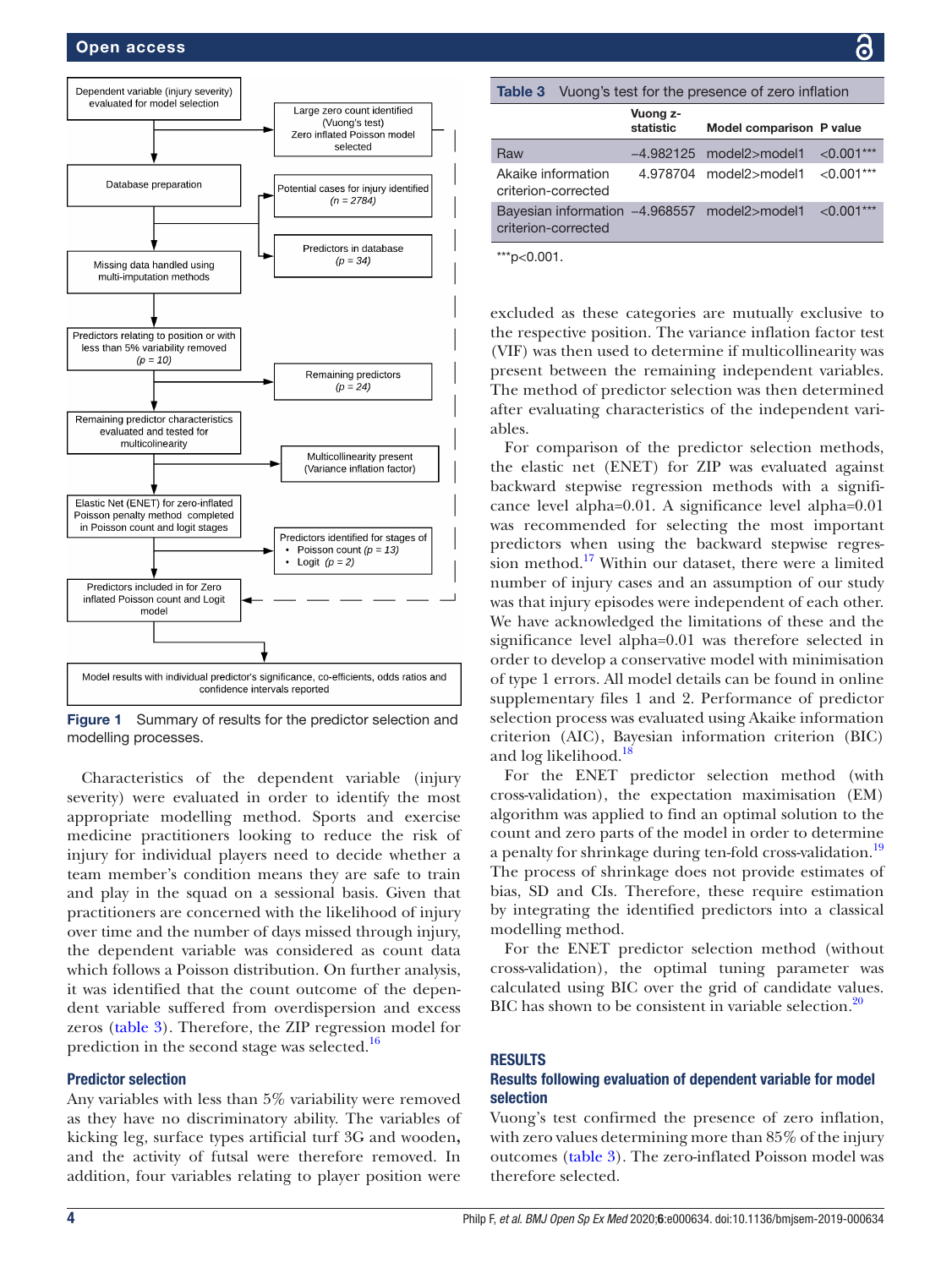<span id="page-4-0"></span>Table 4 Variance inflation factor (VIF) testing results for multicollinearity

| <b>Predictor label</b>                                                         | <b>VIF value</b> |
|--------------------------------------------------------------------------------|------------------|
| Weight                                                                         | 1.9922           |
| Sum of 4 sites skinfold thickness (biceps,<br>triceps, subscapular suprailiac) | 2.2473           |
| Time in activity                                                               | 1.3662           |
| Match                                                                          | 32.2477*         |
| Training                                                                       | 39.6572*         |
| Conditioning                                                                   | 22.1688*         |
| Sandastro                                                                      | 27.3124*         |
| Grass                                                                          | 31.6022*         |
| Artificial turf 3G                                                             | 14.9991*         |
| Previous injuries                                                              | 1.3860           |
| In-season injuries                                                             | 1.5483           |
| Cumulative match volume                                                        | 103.6455*        |
| Cumulative match grass volume                                                  | 110.9217*        |
| Total all training                                                             | 8.2872           |
| Total training volume excluding futsal and<br>conditioning                     | 12.8611*         |
| Total training Artificial turf 3G volume excluding<br>futsal and conditioning  | 3.4659           |
| Total training futsal volume                                                   | 2.6395           |
| Total training grass volume excluding futsal and<br>conditioning               | 9.0142           |
| *Indicates high level of multicollinearity >10.                                |                  |

#### Results for multicollinearity testing

Multicollinearity was identified between the independent variables following the VIF test, with scores >10 indicating significant multicollinearity requiring correction ([table](#page-4-0) 4).

#### Results for predictor selection

Results for statistical comparison of ENET for ZIP and 'traditional' predictors selection methods are presented in [table](#page-4-1) 5.

It was identified that for AIC and BIC, the modern ENET without cross-validation was superior to the full and backward stepwise regression models. For the

log-likelihood criteria, ENET with cross-validation was superior to all models.

Due to a high level of multicollinearity, the ENET for ZIP penalty method was therefore selected. $^{21}$   $^{22}$  As an inherent feature of the ENET ZIP regression model, the variable selection process is completed in two stages, namely the Poisson count (eg, dependent variables increasing in a count fashion 1, 2, 3 etc) and logit (dependent variables of a zero value) stages for predicting excess zeros.<sup>10</sup> Predictor selection was also carried out using the traditional backward stepwise regression for ZIP model for comparative purposes, despite the existence of multicollinearity [\(table](#page-5-0) 6).

During the modelling process, the full model traditional method was unable to handle the high levels of multicollinearity. It was identified that when determining variable coefficients using traditional methods, some variable values reached infinity. The variables of sum of four sites skinfold thickness (biceps, triceps, subscapular, suprailiac) (8), artificial Astroturf (3G) (16), cumulative number of injuries (to case) (20), cumulative match grass load (23) and total match artificial Astroturf (3G) load (24) therefore had to be excluded to find the full model so that the backward stepwise variable selection method could be applied with significance level alpha=0.01.

The ENET for ZIP penalty method was more successful in shrinking the total number of predictors when compared with the traditional ZIP, with 15 and 16 predictors identified for each method, respectively. Traditional methods resulted in selection of variables that were nonsensical for the zero and count parts of the model, for example, an increase in the number of previous injuries increased the odds of getting both a more severe injury and no injury.

# Results for the ZIP model based on predictors identified using ENET

The predictors were then integrated into the ZIP model [\(table](#page-6-0) 7). The predictors of weight, training, artificial turf (3G), total time match-play (3G), total time trained (grass), Yo-Yo fitness score and previous injury were identified as being positively related with the count outcome of injury. Previous injury was, however, not identified as being statistically significant. Sum of 4 sites skinfold thickness, time in activity, acute:chronic workload ratio, total

<span id="page-4-1"></span>

| Results for comparison of elastic net (ENET) for zero-inflated Poisson and 'traditional' predictors selection methods<br>Table 5 |                   |                                           |                                         |                                       |  |  |
|----------------------------------------------------------------------------------------------------------------------------------|-------------------|-------------------------------------------|-----------------------------------------|---------------------------------------|--|--|
|                                                                                                                                  | <b>Full model</b> | <b>Backward</b><br>stepwise<br>regression | <b>ENET without</b><br>cross-validation | <b>ENET with cross-</b><br>validation |  |  |
| Akaike information criterion (AIC)                                                                                               | 666.6             | 665.23                                    | 662.31                                  | $\overline{\phantom{0}}$              |  |  |
| Bayesian information criterion (BIC)                                                                                             | 909               | 793                                       | 750                                     | -                                     |  |  |
| Log likelihood                                                                                                                   | $-929$            | $-301.7$                                  | $-298.0$                                | $-46.65$                              |  |  |

For AIC and BIC, lower values are indicative of better model performance while for log likelihood, a larger number is indicative of better model performance.

Calculation of AIC and BIC is not possible with ENET with cross-validation.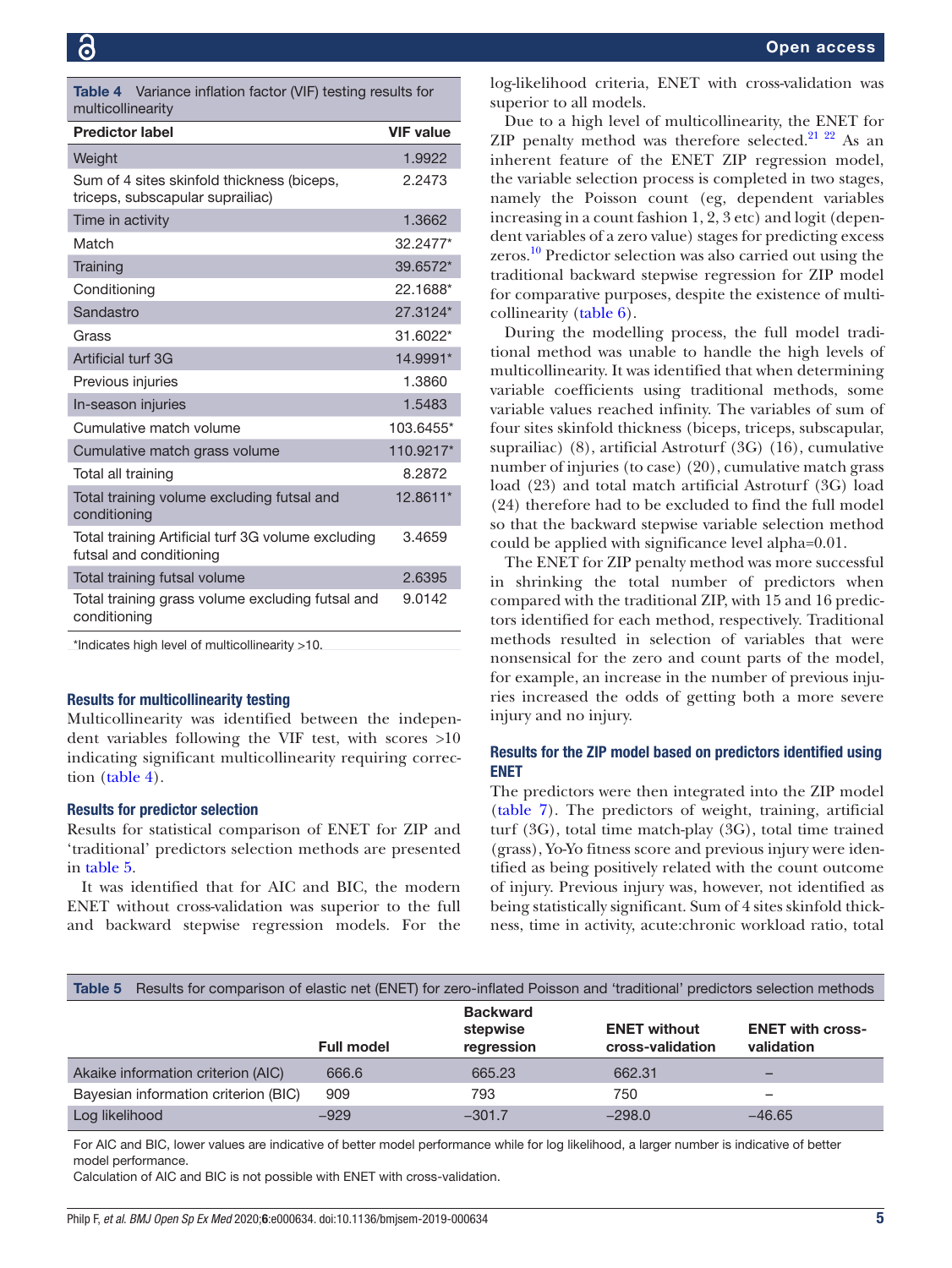<span id="page-5-0"></span>Table 6 Results for the modern elastic net (ENET) for zeroinflated Poisson (ZIP) penalty method and traditional ZIP method

| <b>Modern ENET for ZIP</b><br>penalty method (n=13)<br>Variable selection of count<br>part<br><b>Predictor name</b> | <b>Traditional ZIP method</b><br>$(n=11)$<br>Variable selection of count<br>part<br><b>Predictor name</b> |
|---------------------------------------------------------------------------------------------------------------------|-----------------------------------------------------------------------------------------------------------|
| Weight                                                                                                              |                                                                                                           |
| Sum of 4 sites skinfold<br>thickness                                                                                | Sum of 4 sites skinfold<br>thickness                                                                      |
| Time in activity                                                                                                    | Time in activity                                                                                          |
| Training                                                                                                            | Match                                                                                                     |
| Conditioning                                                                                                        | Grass                                                                                                     |
| Artificial turf 3G                                                                                                  | Artificial turf 3G                                                                                        |
| Previous injuries                                                                                                   | Previous injuries                                                                                         |
| Acute: chronic workload ratio                                                                                       | Cumulative no of injuries                                                                                 |
| Total time match-play (3G)                                                                                          | Total time match-play (3G)                                                                                |
| Total time trained (grass)                                                                                          | Total time trained (grass)                                                                                |
| Total time (futsal)                                                                                                 | Total time (futsal)                                                                                       |
| Total time (conditioning)                                                                                           | Total time (conditioning)                                                                                 |
| Yo-Yo fitness score                                                                                                 |                                                                                                           |
| <b>Modern ENET for ZIP</b><br>penalty method (n=2)<br>Variable selection of zero<br>part<br><b>Predictor name</b>   | <b>Traditional ZIP method</b><br>$(n=5)$<br>Variable selection of zero<br>part<br><b>Predictor name</b>   |
| Match                                                                                                               | Sum of 4 sites skinfold<br>thickness                                                                      |
| In-season injuries                                                                                                  | Sandastro                                                                                                 |
|                                                                                                                     | Previous injuries                                                                                         |
|                                                                                                                     | Cumulative no of injuries                                                                                 |
|                                                                                                                     | Total time (conditioning)                                                                                 |

time in futsal, total time conditioning and the activity of conditioning were identified as being negatively related with the count outcome of injury. The activity of conditioning was, however, not identified as being statistically significant. For predictors relating to the zero part of the model, it was identified that the sources of zero inflation within the dependent variable stemmed from the variables of match and in-season injury. Both predictors were negatively related with the zero outcome of the model, that is, for a one-unit increase in the identified variable, the likelihood of a zero outcome decreases by the respective value, assuming all other variables are constant, and this relation was statistically significant.

# **DISCUSSION**

#### Selection of methods for modelling processes

The novelty and strengths of this paper for application in sports injury modelling are the use of ZIP regression for dependent variables subject to zero inflation, statistical

testing for multicollinearity between independent variables and use of penalised methods (ENET) for predictor selection to reduce the confounding influence of multicollinearity in variable selection. Datasets relating to injury in football are likely to suffer from zero inflation and a level of multicollinearity as most variables within football are related. On evaluation of the existing literature, these assumptions are not routinely tested, nor corrected for, and may explain limitations of existing models for identifying appropriate predictors and explaining their relationship to injury.<sup>56</sup> We did attempt to compare our model performance with the existing literature; however, due to the following challenges, a direct comparison was not possible: (1) the number and type of independent variables between datasets varied significantly<sup>5 6 23</sup>; (2) the methods for reporting the dependent variable varied significantly between studies,<sup>3</sup> for example, some studies used number of days lost to injury<sup>1  $\delta$ </sup> whereas some used injury classification subtypes such as anatomical site<sup>5 6</sup> or tissue type<sup>24</sup>; (3) reported modelling methods had limited clinical applicability and explanatory validity<sup>[9](#page-8-15)</sup> or (4) did not robustly manage the presence of zero inflation or multicollinearity between variables. While some of our variables identified are consistent with the literature, when evaluating these against existing studies, it is important that this is done within the context of the previously mentioned points.

#### Multicollinearity and predictor selection

Multicollinearity results in increased variance and an inability to identify the independent effect of a single predictor on the dependent variable. This renders traditional methods of predictor selection less suitable, as these are more appropriate in the absence of multicollinearity and when there is an adequate sample size relative to the number of predictors. Penalised methods may therefore be more appropriate for predictor selection in datasets containing a smaller sample sizes and levels of multicollinearity. The ENET for ZIP penalty method was more successful in shrinking the total number of predictors when compared with the traditional ZIP within our study. While the difference in total number of predictors may appear small, the traditional approach identified some predictors as having contradictory associations with injury, that is, the same predictor was found to both increase and decrease injury risk. Contradictory predictors selection which lack physiological explanation cause distrust by practitioners and limit clinical applicability. Traditional methods are unable to handle high levels of multicollinearity and this may account for the observed results. Within our study, it was identified that when determining variable coefficients using traditional methods, some variable values reached infinity. Traditional approaches for predictor selection in the presence of multicollinearity is complex, as selection in these cases is based on non-objective methods. The ENET penalised method for shrinkage therefore provides an objective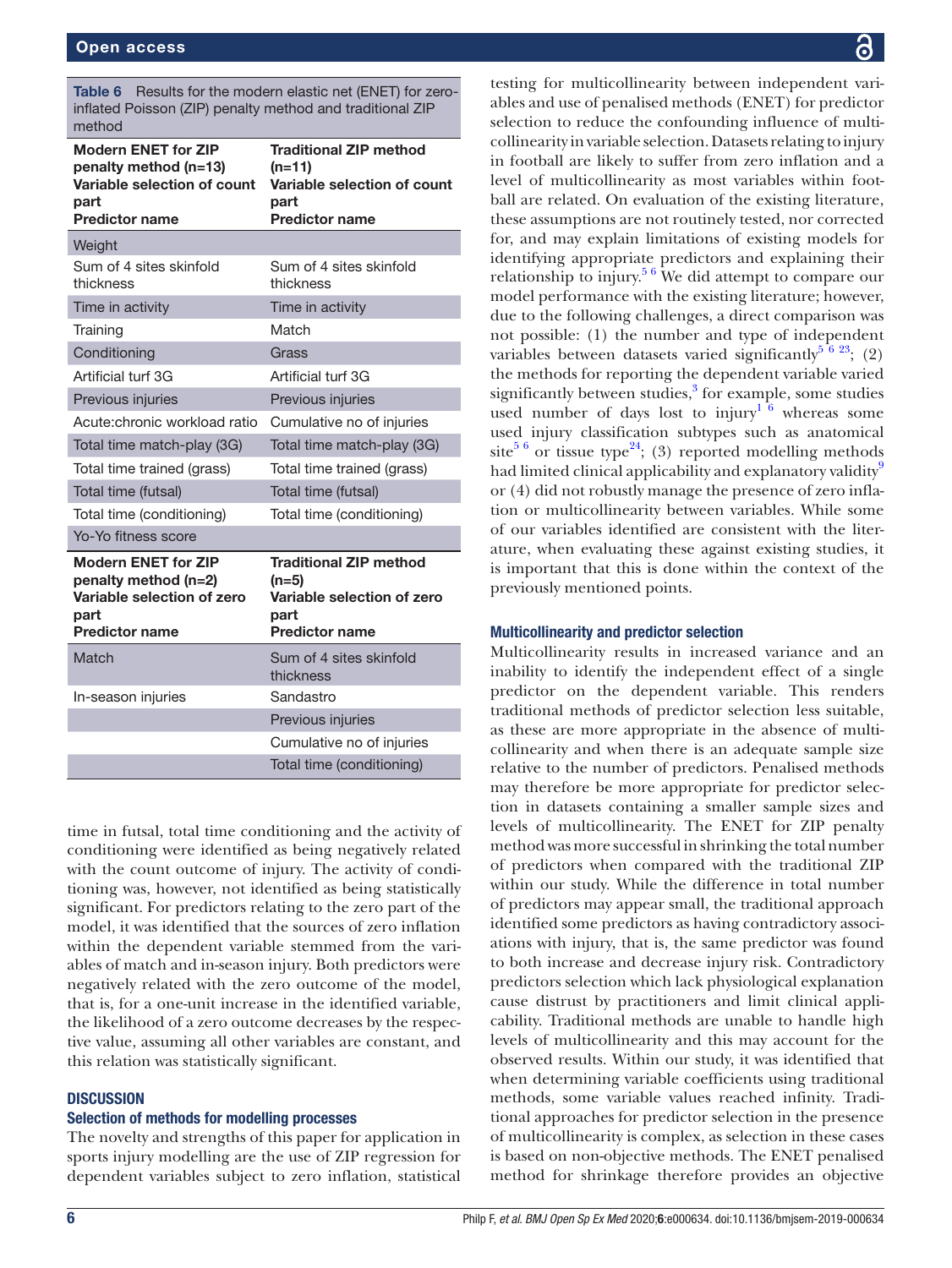# <span id="page-6-0"></span>Table 7 Results for regularised zero-inflated Poisson regression model

# For the count outcome of the model:

Count model or log(λi)=(0.022∗weight−0.008∗sum of 4 sites skinfold thickness−0.006∗time in activity+0.35∗training−0.94∗conditioning+094∗artificial turf 3G+0.04∗previous injuries−0.295∗acute:chronic workload ratio+0.001∗total time match-play (3G)+0.002∗total time trained (grass)−0.005∗total time (futsal)−0.0004∗total time (conditioning)+0.182∗total time (conditioning))

| Name of predictor                 | <b>Estimated</b><br>coefficient | <b>SD</b> | Calculated<br>value | P value      | <b>OR</b> | 2.50%  | 97.50% |
|-----------------------------------|---------------------------------|-----------|---------------------|--------------|-----------|--------|--------|
| Weight                            | 0.022                           | 0.011     | 1.97                | $0.04*$      | 1.0223    | 1.0002 | 1.0449 |
| Sum of 4 sites skinfold thickness | $-0.008$                        | 0.004     | $-2.33$             | $0.01*$      | 0.9913    | 0.984  | 0.9986 |
| Time in activity                  | $-0.006$                        | 0.002     | $-3.2$              | $0.001**$    | 0.9936    | 0.9897 | 0.9975 |
| Training                          | 0.349                           | 0.1       | 3.1                 | $0.001**$    | 1.4174    | 1.1372 | 1.7667 |
| Conditioning                      | $-0.94$                         | 0.5       | $-1.9$              | 0.06         | 0.3905    | 0.148  | 1.0306 |
| Artificial turf 3G                | 0.941                           | 0.2       | 4.7                 | $< 0.001***$ | 2.5636    | 1.7365 | 3.7847 |
| Previous injuries                 | 0.041                           | 0.1       | 0.4                 | 0.68         | 1.0418    | 0.856  | 1.268  |
| Acute: chronic workload ratio     | $-0.295$                        | 0.08      | $-3.6$              | $< 0.001***$ | 0.7446    | 0.6337 | 0.8748 |
| Total time match-play (3G)        | 0.001                           | 0.0005    | 2.1                 | $0.02*$      | 1.001     | 1.0001 | 1.002  |
| Total time trained (grass)        | 0.002                           | 0.0003    | 6.02                | $< 0.001***$ | 1.0017    | 1.0012 | 1.0023 |
| Total time (futsal)               | $-0.005$                        | 0.001     | $-5$                | $< 0.001***$ | 0.9948    | 0.9928 | 0.9968 |
| Total time (conditioning)         | $-0.0004$                       | 0.0001    | $-8.2$              | $< 0.001***$ | 0.9996    | 0.9995 | 0.9997 |
| Yo-Yo fitness score               | 0.182                           | 0.008     | 2.3                 | $0.01*$      | 1.1993    | 1.0298 | 1.3968 |

Significance codes: \*p<0.05, \*\*p<0.01, \*\*\*p<0.001.

Predictors with positive coefficients were identified as being positively related with the count outcome of injury, ie, for a one-unit increase in the identified variable, the likelihood of injury *increases* by the respective value, assuming all other variables are constant. Predictors with negative coefficients were identified as being negatively related with the count outcome of injury, ie, for a one-unit increase in the identified variable, the likelihood of injury *decreases* by the respective value, assuming all other variables are constant.

| For the zero outcome of the model:                                   |                                 |           |                            |              |           |        |        |
|----------------------------------------------------------------------|---------------------------------|-----------|----------------------------|--------------|-----------|--------|--------|
| Zero-inflated model or logit(Pi)=(-1.25*match-0.76*in-season injury) |                                 |           |                            |              |           |        |        |
| Name of<br>predictor                                                 | <b>Estimated</b><br>coefficient | <b>SD</b> | <b>Calculated</b><br>value | P value      | <b>OR</b> | 2.5%   | 97.5%  |
| Match                                                                | $-1.25$                         | 0.35      | $-3.62$                    | $< 0.001***$ | 0.287     | 0.146  | 0.5639 |
| In-season injury                                                     | $-0.76$                         | 0.13      | $-5.63$                    | $< 0.001***$ | 0.4694    | 0.3608 | 0.6106 |

Significance codes: \*p<0.05, \*\*p<0.01, \*\*\*p<0.001.

Predictors with negative coefficients were identified as being negatively related with the zero outcome, ie, for a one-unit increase in the identified variable, the likelihood of not getting an injury *decreases* by the respective value, assuming all other variables are constant.

statistical solution for predictor selection in the presence of multicollinearity.

# Predictors positively related with injury severity (count part)

An interaction effect between variables is likely, as it is not possible to eliminate multicollinearity. This is evident in the count part of the model. Surface type of artificial turf 3G was found to have the largest positive effect on injury (OR 2.6, 95%CI 1.7 to 3.8), and this variable is consistent with previous studies.[25–29](#page-9-1) However, increased duration on surface type and not surface type alone are linked to increased injury risk.<sup>29 30</sup> There is therefore an interaction effect between surface type and variables of training, total time training on grass, total time matchplay on artificial turf 3G and Yo-Yo IR2, with variables being positively associated with injury. It is expected that increased participation, facilitated by increased cardiovascular capacity, increases the risk of injury. Therefore,

practitioners wishing to mitigate injury risk may consider the frequency and duration of activity on different surface types, alongside the capacity of the player. Other studies have identified positive relationships between previous and subsequent injuries. $56$  This relationship is consistent with our study although statistical significance was not reached, possibly owing to the use of self-reported injury history, which is subject to recall bias and underestimation of injuries.<sup>31</sup> Therefore, accurate injury records are required if previous injury is to be used for prospective injury modelling.<sup>5</sup> A further interaction effect was found between the variables of weight and skinfold thickness, having positive and negative relations to injury, respectively. No consistent anthropometric traits are associated with injury,  $23 \frac{32-34}{2}$  although similar results to our study have been identified for players of a lower lean mass having increased risk of hamstring injuries. $35$  It may be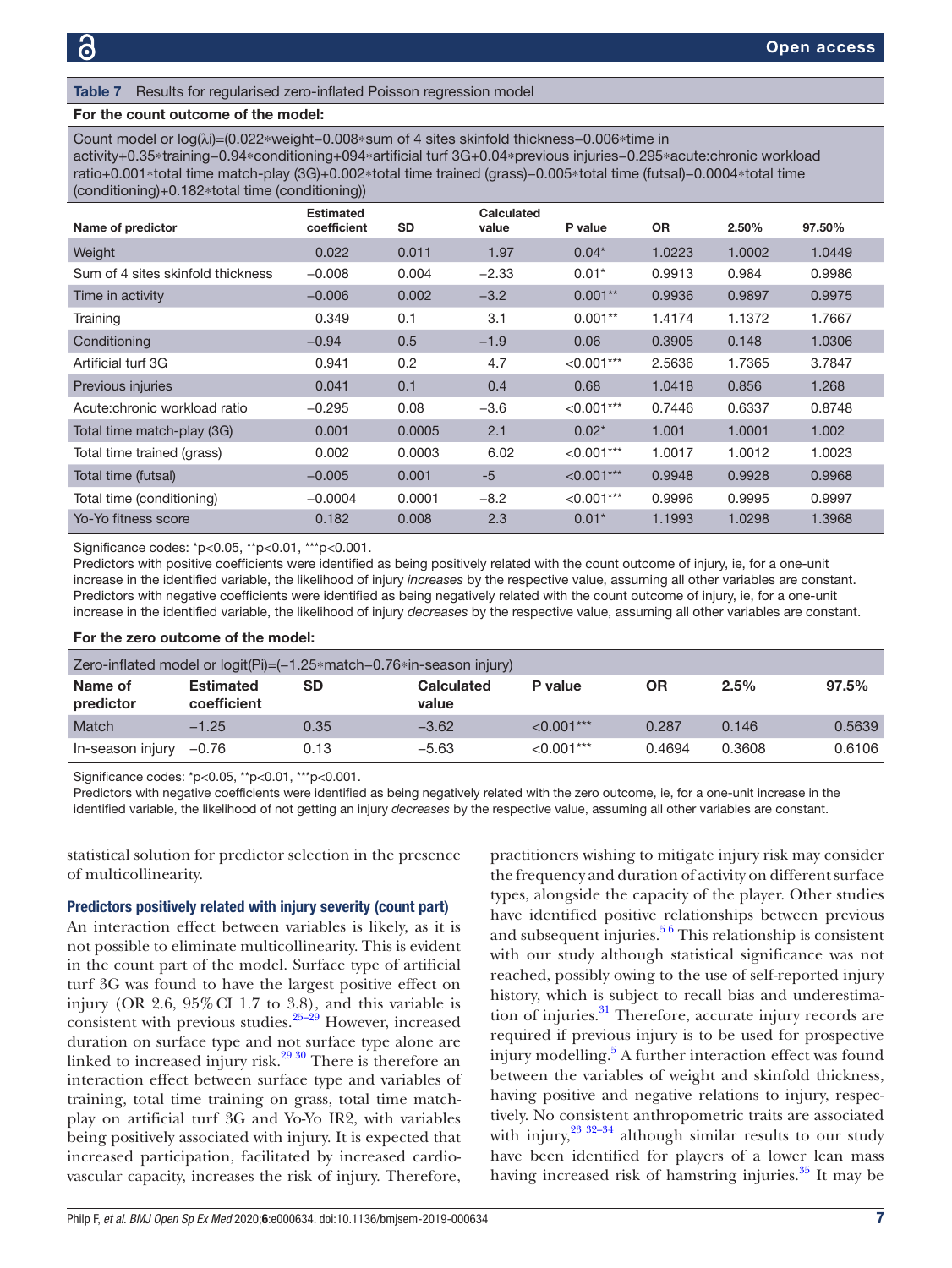hypothesised that increased body fat, up to a point, has a protective effect against injury giving the sustained demands on players throughout the season.

#### Predictors negatively related with injury severity (count part)

As a result of the interaction effect, not all predictors related to time in activity resulted in increased injury risk. The predictors of time in activity related to activities of training, match-play, acute:chronic workload ratio, futsal and conditioning were found to have a negative relation with injury. This possibly indicates that players who have an ability to engage in these activities without getting injured are less likely to sustain a severe injury and are better conditioned as a result. For example, it is known that undertaking resistance exercise has been linked to a reduction in injury with higher levels of severity.<sup>36</sup> While the predictors of conditioning, total time (conditioning) and total time (futsal) fall outside of the consensus statement,<sup>7</sup> it was recognised that within our study, any forms of additional resistance, skill development or fitness training needed to be included as these would likely be conducted outside of formal training. It is acknowledged that time is not the only determinant related to load or forms of technical, resistance or cardiovascular training. There may therefore be other linked determinants which need to be considered alongside the complex nature of injury. For example, it is recognised that the acute to chronic workload is known to have a non-linear association with injury risk $3738$  and has been applied to multiple metrics of performance. $38-40$  It is therefore unknown how the predictor selection and modelling process would be affected should the index be based on alternate measures of performance, for example, total distance. However, for clinical application, these results support increased time (up to a point) for engaging in activities relating to load, resistance and skill development sessions for injury risk reduction.

#### Predictors related with zero part

The zero component of the ZIP model identifies factors contributing to either an increased or decreased odds of getting a zero, that is, no injury or injury severity of less than 1day. The variables of in-season injury and match-play were found to have negative relations with this outcome. For a single-unit increase in the events of a match or in-season injury, players were less likely to get a zero, that is, not sustain a time-loss injury (OR 0.2870 and 0.4690, respectively). The larger effect was seen for in-season injury. This predictor, used as a cumulative total, comprised time-loss and non–time-loss injuries. Within the existing literature, more severe injuries are known to be preceded by less severe injuries. $33 \frac{41}{10}$  This would therefore result in a more severe time-loss injury, reducing the presence of zeros, for which our model gives support. Injuries sustained during the season may lower the overall functional capacity of the player, resulting from pain or decreased conditioning. As a result of this, and possibly coupled by the existence of an injury which

has not been fully rehabilitated, players may go beyond their functional capacity resulting in more severe timeloss injures. Therefore, it is important to establish any limitations associated with in-season injuries, for both time-loss and non–time-loss injuries, as identification of these factors may reduce the occurrence of more severe time-loss injuries.

Match-play was found to have a negative relation with the zero outcome. In comparison with training, matches are known to have a higher rate and number of injuries,  $42$ possibly explained by the functional demands of a match being higher. This is supported by the injury characteristics within our dataset ([table](#page-1-0) 1). As a result of the greater functional demands and competitive nature of matches, it may be expected that more injuries of greater severity will be sustained during match-play, therefore reducing the presence of zeros. In comparison with alternate models of injury,  $56$  where injury episodes are viewed as separate independent events owing to the nature of the modelling methods, our model assumes a cumulative risk of injury. Based on the results of the model's zero component, sports and exercise practitioners may modify or limit the number of consecutive matches in which a player competes in order to prevent a player sustaining a time-loss injury.

### Limitations of the model

Within our study, the count and zero outcomes were modelled independently through use of the ZIP model. This is in contrast to other studies which combine zero and count outcomes, possibly overlooking the presence of zero inflation.[4–6](#page-8-16) This may provide some insight into the limitations of existing models, given that the nature of the data violates the premise of some models, for example, for a model assuming a Poisson distribution, it is assumed that the variance equals the mean, however for zero-inflated datasets, this is not the case. ZIP is also appropriate for studies looking to identify the sources of zero inflation and in which a zero outcome may be derived from two sources or processes.<sup>18</sup> Within our study, zeros may have been derived from either the existence of no injury or the presence of a non–time-loss injury/nonreported injury. A limitation of the modelling method, however, is that it is not able to identify from which source the zero is derived.

An assumption of our model was that for the dependent variable, all injury episodes were independent of each other. Despite the absence of a systematic process for informing the circumstances under which previous injury would be causal of future injury, there may be cases of association between previous and future injuries. For some injury cases, this therefore violates an assumption of the ZIP regression model, namely that events are independent, and may explain some of the overdispersion observed. Justification for our selected method was based on the absence of a systematic process linking previous injury to future injuries and to reflect the clinical use of the model and real-world challenges faced by sports and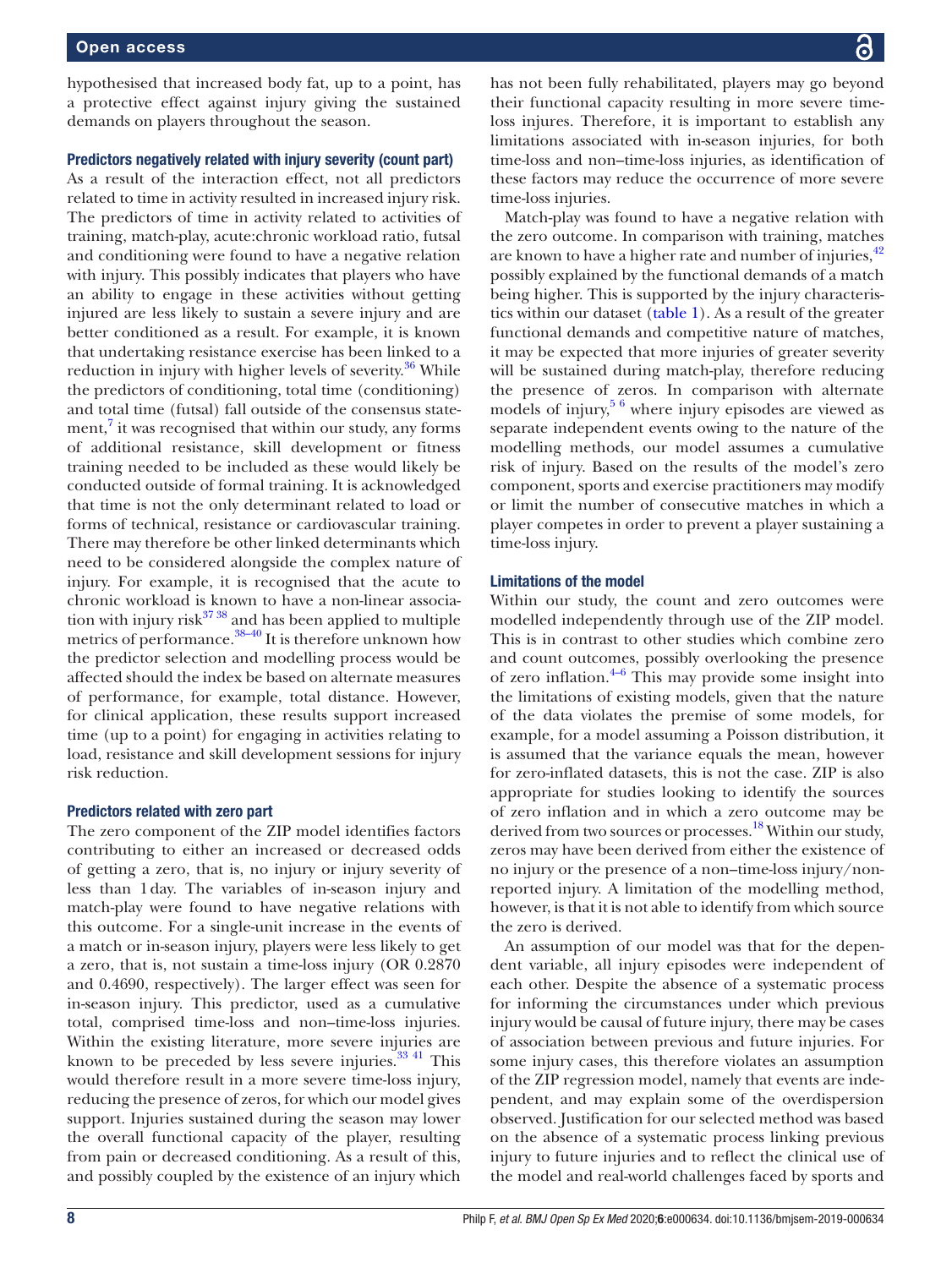exercise practitioners, that is, the requirement to make unbiased objective sessional decisions around match and training suitability during a progressive season, for players with previous multiple injuries. The absence of a systematic framework for identifying injuries that are dependent or independent of each other remains a challenge for prospective injury modelling.

Within our study, penalised methods for predictor selection, evaluated using ten-fold cross-validation, have been identified as superior when compared with traditional predictors selection methods. It is recognised that within our study, we were unable to determine the accuracy of the final model on an unseen data given the small number of more severe injury cases. Internal validation of our model was not possible owing to the limited number of count outcomes relative to the number of zeros. Therefore, when attempting to split the data for model development and internal validation purposes, there were an insufficient number of count outcomes within the internal validation set. $43-45$  A larger dataset is therefore required to investigate the sensitivity and specificity of our model for comparison against existing models. In addition, alternate datasets may have access to a greater number of teams over longer periods of time which may help in identification of smaller relations with injury.[3 5 23 46](#page-8-0) However, if models are to be integrated routinely into clinical decision-making, they should be clinically useful in football squads of a typical size and retain the function of prospectively identifying injury as the dataset is populated in real time. It is also acknowledged that variables collected for measures of injury risk and performance will differ between teams for frequency, measures collected and units used to inform indexes such as the acute:chronic workload ratio. $39$  Therefore, the predictors identified within this study are based on the measures available to the researchers and discretion should be used when applying the model to other datasets composed of different variables. This does not, however, detract from or negate the processes used for predictor and model selection.

#### **CONCLUSION**

Penalised methods for predictor selection and use of ZIP regression modelling for predicting time-loss injuries have been identified as alternate and appropriate methods. These methods are more appropriate for datasets subject to multicollinearity and zero inflation known to affect the performance of traditional statistical methods.

Twitter Fraser Philp [@fdphilp](https://twitter.com/fdphilp)

Contributors All authors in this study have been involved in the planning, conduct and reporting of the work described in the article. All authors have seen an approved the final draft of this article.

Funding The authors have not declared a specific grant for this research from any funding agency in the public, commercial or not-for-profit sectors.

Competing interests None declared.

Patient consent for publication Obtained.

Ethics approval Keele University Ethical Review Panel (ERP1237).

Provenance and peer review Not commissioned; externally peer reviewed.

Data availability statement Data are available on reasonable request. Data are available in a public, open access repository—Code (R) [\(https://github.com/](https://github.com/fraserphilp/Improving-predictor-selection-for-injury-modelling-methods-in-male-footballers) [fraserphilp/Improving-predictor-selection-for-injury-modelling-methods-in-male](https://github.com/fraserphilp/Improving-predictor-selection-for-injury-modelling-methods-in-male-footballers)[footballers\)](https://github.com/fraserphilp/Improving-predictor-selection-for-injury-modelling-methods-in-male-footballers).

Open access This is an open access article distributed in accordance with the Creative Commons Attribution Non Commercial (CC BY-NC 4.0) license, which permits others to distribute, remix, adapt, build upon this work non-commercially, and license their derivative works on different terms, provided the original work is properly cited, appropriate credit is given, any changes made indicated, and the use is non-commercial. See: <http://creativecommons.org/licenses/by-nc/4.0/>.

#### ORCID iD

Fraser Philp <http://orcid.org/0000-0002-8552-7869>

#### **REFERENCES**

- <span id="page-8-14"></span>1 Kiesel K, Plisky PJ, Voight ML. Can serious injury in professional football be predicted by a preseason functional movement screen? *[N Am J Sports Phys Ther](http://www.ncbi.nlm.nih.gov/pubmed/21522210)* 2007;2:147–58.
- 2 Myer GD, Ford KR, Khoury J, *et al*. Biomechanics laboratory-based prediction algorithm to identify female athletes with high knee loads that increase risk of ACL injury. *[Br J Sports Med](http://dx.doi.org/10.1136/bjsm.2009.069351)* 2011;45:245–52.
- <span id="page-8-0"></span>3 Bahr R, Holme I. Risk factors for sports injuries—a methodological approach. *[Br J Sports Med](http://dx.doi.org/10.1136/bjsm.37.5.384)* 2003;37:384–92.
- <span id="page-8-16"></span>4 Hagglund M*et al*. Methods for epidemiological study of injuries to professional football players: developing the UEFA model. *[Br J](http://dx.doi.org/10.1136/bjsm.2005.018267)  [Sports Med](http://dx.doi.org/10.1136/bjsm.2005.018267)* 2005;39:340–6.
- <span id="page-8-13"></span>5 Hägglund M, Waldén M, Ekstrand J. Previous injury as a risk factor for injury in elite football: a prospective study over two consecutive seasons. *[Br J Sports Med](http://dx.doi.org/10.1136/bjsm.2006.026609)* 2006;40:767–72.
- 6 Venturelli M, Schena F, Zanolla L, *et al*. Injury risk factors in young soccer players detected by a multivariate survival model. *[J Sci Med](http://dx.doi.org/10.1016/j.jsams.2011.02.013)  [Sport](http://dx.doi.org/10.1016/j.jsams.2011.02.013)* 2011;14:293–8.
- <span id="page-8-1"></span>7 Fuller CW*et al*. Consensus statement on injury definitions and data collection procedures in studies of football (soccer) injuries. *[Br J](http://dx.doi.org/10.1136/bjsm.2005.025270)  [Sports Med](http://dx.doi.org/10.1136/bjsm.2005.025270)* 2006;40:193–201.
- <span id="page-8-2"></span>8 Philp F. *Validating models of injury risk prediction in football players*. Keele University, 2018.
- <span id="page-8-15"></span>9 Rossi A, Pappalardo L, Cintia P, *et al*. Effective injury forecasting in soccer with GPs training data and machine learning. *[PLoS One](http://dx.doi.org/10.1371/journal.pone.0201264)* 2018;13:e0201264.
- <span id="page-8-3"></span>10 Desjardins CD. Modeling zero-Inflated and overdispersed count data: an empirical study of school suspensions. *[Int J Exp Educ](http://dx.doi.org/10.1080/00220973.2015.1054334)* 2016;84:449–72.
- 11 Philp F, Blana D, Chadwick EK, *et al*. Study of the measurement and predictive validity of the functional movement screen. *[BMJ Open](http://dx.doi.org/10.1136/bmjsem-2018-000357)  [Sport Exerc Med](http://dx.doi.org/10.1136/bmjsem-2018-000357)* 2018;4.
- <span id="page-8-4"></span>12 Ekstrand J, Krutsch W, Spreco A, *et al*. Time before return to play for the most common injuries in professional football: a 16-year follow-up of the UEFA Elite Club injury study. *[Br J Sports Med](http://dx.doi.org/10.1136/bjsports-2019-100666)* 2019. doi:10.1136/bjsports-2019-100666. [Epub ahead of print: 10 Jun 2019].
- <span id="page-8-5"></span>13 Team RC. *R: a language and environment for statistical computing*, 2013.
- <span id="page-8-6"></span>14 Sterne JAC, White IR, Carlin JB, *et al*. Multiple imputation for missing data in epidemiological and clinical research: potential and pitfalls. *[BMJ](http://dx.doi.org/10.1136/bmj.b2393)* 2009;338:b2393.
- 15 Sv B, Groothuis-Oudshoorn K. Mice: multivariate imputation by chained equations in R. *J Stat* 2010:1–68.
- <span id="page-8-7"></span>16 Lambert D. Zero-inflated Poisson regression, with an application to defects in manufacturing. *[Technometrics](http://dx.doi.org/10.2307/1269547)* 1992;34:1–14.
- <span id="page-8-8"></span>17 Steyerberg EW. *Clinical prediction models*. Springer, 2009.
- <span id="page-8-9"></span>18 Wang Z, Ma S, Wang C-Y. Variable selection for zero-inflated and overdispersed data with application to health care demand in Germany. *[Biom J](http://dx.doi.org/10.1002/bimj.201400143)* 2015;57:867–84.
- <span id="page-8-10"></span>19 Fan Y, Tang CY. Tuning parameter selection in high dimensional penalized likelihood. *[J Royal Statistical Soc B](http://dx.doi.org/10.1111/rssb.12001)* 2013;75:531–52.
- <span id="page-8-11"></span>20 Wang H, Li B, Leng C. Shrinkage tuning parameter selection with a diverging number of parameters. *[J Royal Statistical Soc B](http://dx.doi.org/10.1111/j.1467-9868.2008.00693.x)* 2009;71:671–83.
- <span id="page-8-12"></span>21 Zou H, Hastie T. Regularization and variable selection via the elastic net. *[J Royal Statistical Soc B](http://dx.doi.org/10.1111/j.1467-9868.2005.00503.x)* 2005;67:301–20.
- 22 Tang Y, Xiang L, Zhu Z. Risk factor selection in rate making: EM adaptive LASSO for zero-inflated Poisson regression models. *[Risk](http://dx.doi.org/10.1111/risa.12162)  [Anal](http://dx.doi.org/10.1111/risa.12162)* 2014;34:1112–27.